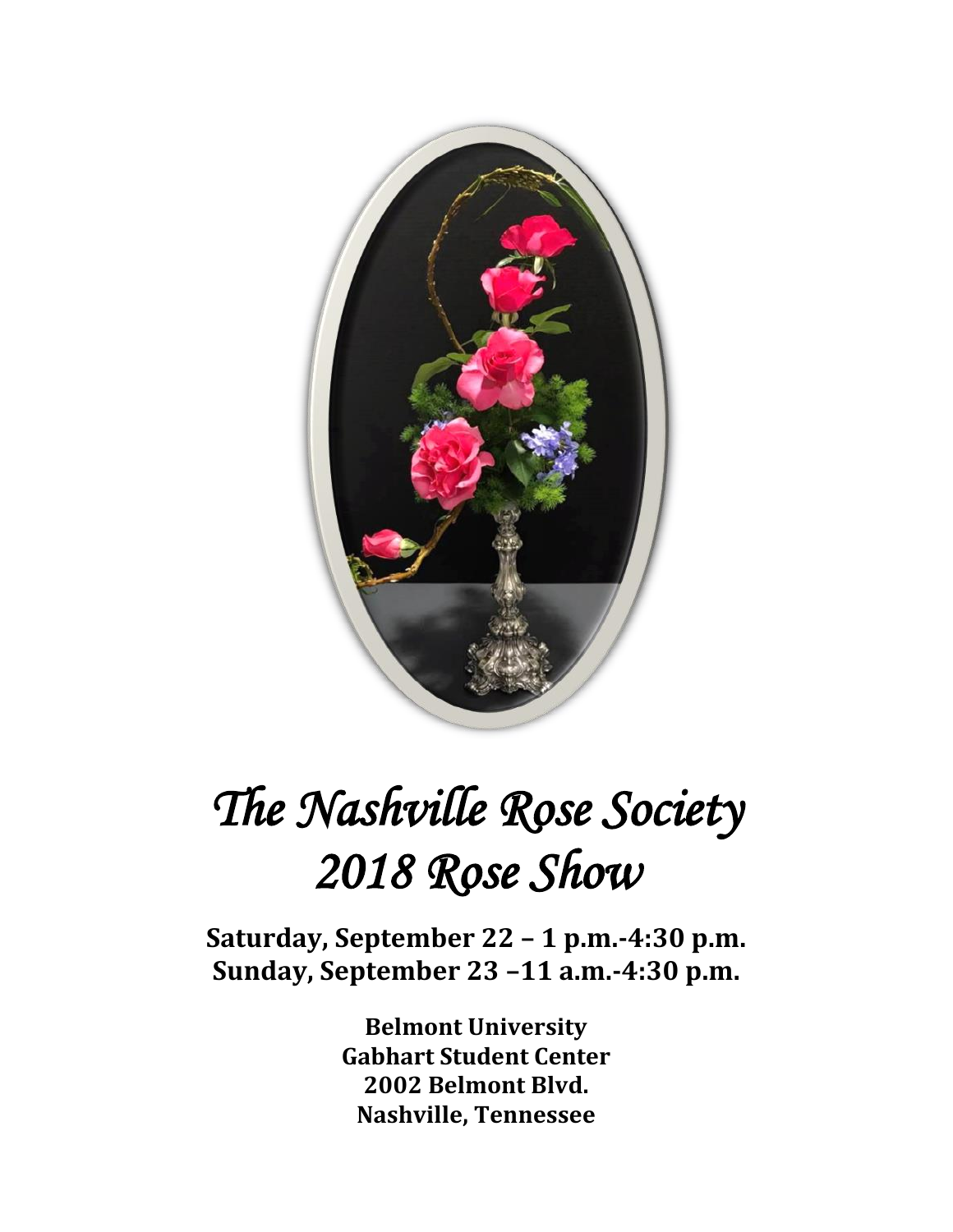# **Nashville Rose Society Officers**

# **Rose Show Committee**

# **Nashville Rose Society Past Presidents**

| I. W. Grizzard         | 1975 | Judge T. Mack Blackburn 1997                                      |      | Logan Shillinglaw   |
|------------------------|------|-------------------------------------------------------------------|------|---------------------|
| W. B. Shoulders        | 1976 | C. Arden Chapel                                                   | 1998 | Don Gill            |
| W. B. Overton          | 1977 | C. Arden Chapel                                                   | 1999 | Sam Jones           |
| George T. Kirsch       | 1978 | William Bridwell                                                  | 2000 | David Hazlewood     |
| John A. Dorris         | 1979 | Harry M. Wells                                                    | 2001 | Judy Morris         |
| Joe Wiles              | 1980 | H. Carey Brown                                                    | 2002 | Glenda Whitaker     |
| W. B. Shoulders        | 1981 | <b>Bert Wiggs</b>                                                 | 2003 | Marise Keathley     |
| <b>Charles Liggett</b> | 1982 | Cliff Cleage                                                      | 2004 | Louis Mishu         |
| John Mathewson         | 1983 | Cliff Cleage                                                      | 2005 | David Marler        |
| Robert L. Whitaker     | 1984 | Jim Nickell                                                       | 2006 | Ray Hunter          |
| W.T. Alderson          | 1985 | Sandra Johnson                                                    | 2007 | <b>Charles Lott</b> |
| <b>Bob Wells</b>       | 1986 | Richard Johnson                                                   | 2008 | Jeff Harvey         |
| R. L. Dudney           | 1987 | Richard Johnson                                                   | 2009 | Sandra Frank        |
| Harry M. Wells         | 1988 | <b>Jim Turner</b>                                                 | 2010 | Larry Baird         |
| Aubrey L. Hunter       | 1989 | <b>Bob Nicholls</b>                                               | 2011 | Larry Baird         |
| Joe Bailey             | 1990 | <b>Bob Nicholls</b>                                               | 2012 | Tom Beath           |
| <b>Bob Wells</b>       | 1991 | John Brevard                                                      | 2013 | Tom Beath           |
|                        |      | Cecil Ward                                                        | 2014 | None                |
| <b>Floyd Sandusky</b>  | 1993 | Jerry Brinkley                                                    | 2015 | Cindy Worch         |
| L. G. Warnock          | 1994 | Don Reed                                                          | 2016 | Cindy Worch         |
| L. G. Warnock          | 1995 | Robbie Tucker                                                     | 2017 | <b>Ron Daniels</b>  |
|                        |      | Van Breast                                                        |      |                     |
|                        |      | Judge T. Mack Blackburn 1992<br>1974 Judge T. Mack Blackburn 1996 |      |                     |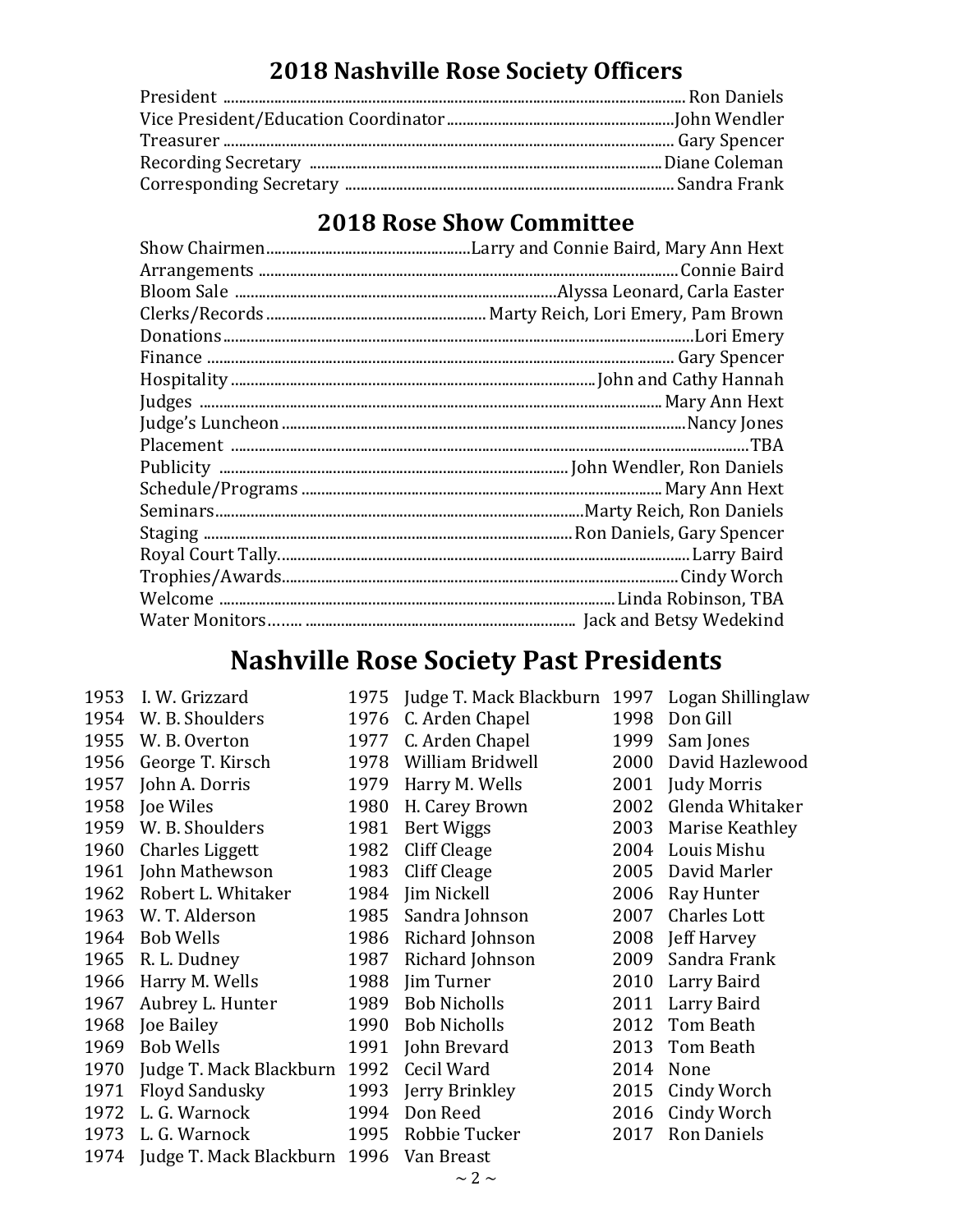# **Nashville Rose Society ARS Honor Medal Winners**

**Larry and Connie Baird** ARS Bronze Honor Medal 2003 **Judge T. Mack Blackburn** ARS Outstanding Consulting Rosarian Award 1977 ARS Outstanding Horticulture Judge Award 1986 ARS Silver Honor Medal 1989 **Van K. Breast** ARS Bronze Honor Medal 2004 **John Brevard** ARS Outstanding Consulting Rosarian Award 1993 **Cliff Cleage** ARS Outstanding Consulting Rosarian Award 1983 **Ken and Lynda Correll** ARS Bronze Honor Medal 2015 **Anita Crunk** ARS Outstanding Horticulture Judge Award 1999 **Ron Daniels** ARS Bronze Honor Medal 2009 **Don and Sara Jo Gill** ARS Bronze Honor Medal 1997 **David Hazlewood** ARS Bronze Honor Medal 1998 **Jim and Starla Harding** ARS Bronze Honor Medal 2010 **Jeff Harvey** ARS Bronze Honor Medal Award 2006 Greater Rochester, NY Rose Society **Jennifer Harvey** ARS Bronze Medal Award 2005 Greater Rochester, NY Rose Society **Sam Jones** ARS Bronze Honor Medal 2002 ARS Outstanding Arrangement Judge Award 2008 **Sam and Nancy Jones** ARS Outstanding Consulting Rosarian Award 2007 ARS Silver Honor Medal 2016 ARS Glenda Whitaker Award 2017

**Dillard and Dianne Lester** ARS Bronze Honor Medal 2012 **Charles Lott** ARS Bronze Honor Medal 2008 **Louis Mishu** ARS Bronze Honor Medal 2005 **W. B. Overton** ARS Silver Honor Medal 1955 **Anne Owen** ARS Bronze Honor Medal (NRS) 1995 ARS Bronze Honor Medal (Rose Garden Society) 1999 ARS Outstanding Horticulture Judge Award 1999 ARS Silver Honor Medal 2002 **Marty Reich** ARS Bronze Honor Medal 2007 **Logan Shillinglaw** ARS Bronze Honor Medal (NRS) 1999 ARS Bronze Honor Medal (Rose Garden Society) 2000 **Robbie Tucker** ARS Bronze Honor Medal 1996 ARS Silver Honor Medal 2010 **Cecil and Bessie Ward** ARS Bronze Honor Medal 2011 **Glenda Whitaker** ARS Bronze Honor Medal 2000, ARS Silver Honor Medal 2003 ARS Outstanding Arrangement Judge Award 2007 **Robert Whitaker** ARS Outstanding Consulting Rosarian Award 1971 ARS Gold Medal 2002 ARS Silver Honor Medal 1984 ARS Bronze Honor Medal 2000 **Cindy Worch** ARS Bronze Honor Medal 2014 **Ruby and Lyle Worsham** ARS Bronze Medal 2006

# **Thanks to our Rose Show Judges!**

The American Rose Society judges that give so freely of their time and resources are essential to the success of any rose show. They often travel many miles giving up their weekend time because they love roses and they appreciate the rosarians and rose societies they serve. The Nashville Rose Society greatly appreciates our 2018 panel of judges.

#### **Horticulture Judges**

Howard Carman – Louisville Rose Society Linda Jansing – Louisville Rose Society Linda Kimmel – Indianapolis Rose Society Mark Nolen – Indianapolis Rose Society Mike Thompson – Holston Rose Society Noah Wilson – Holston Rose Society

#### **Arrangement Judges**

Glenn Fuqua – Memphis & Dixie Rose Society Paula Williams – Louisville Rose Society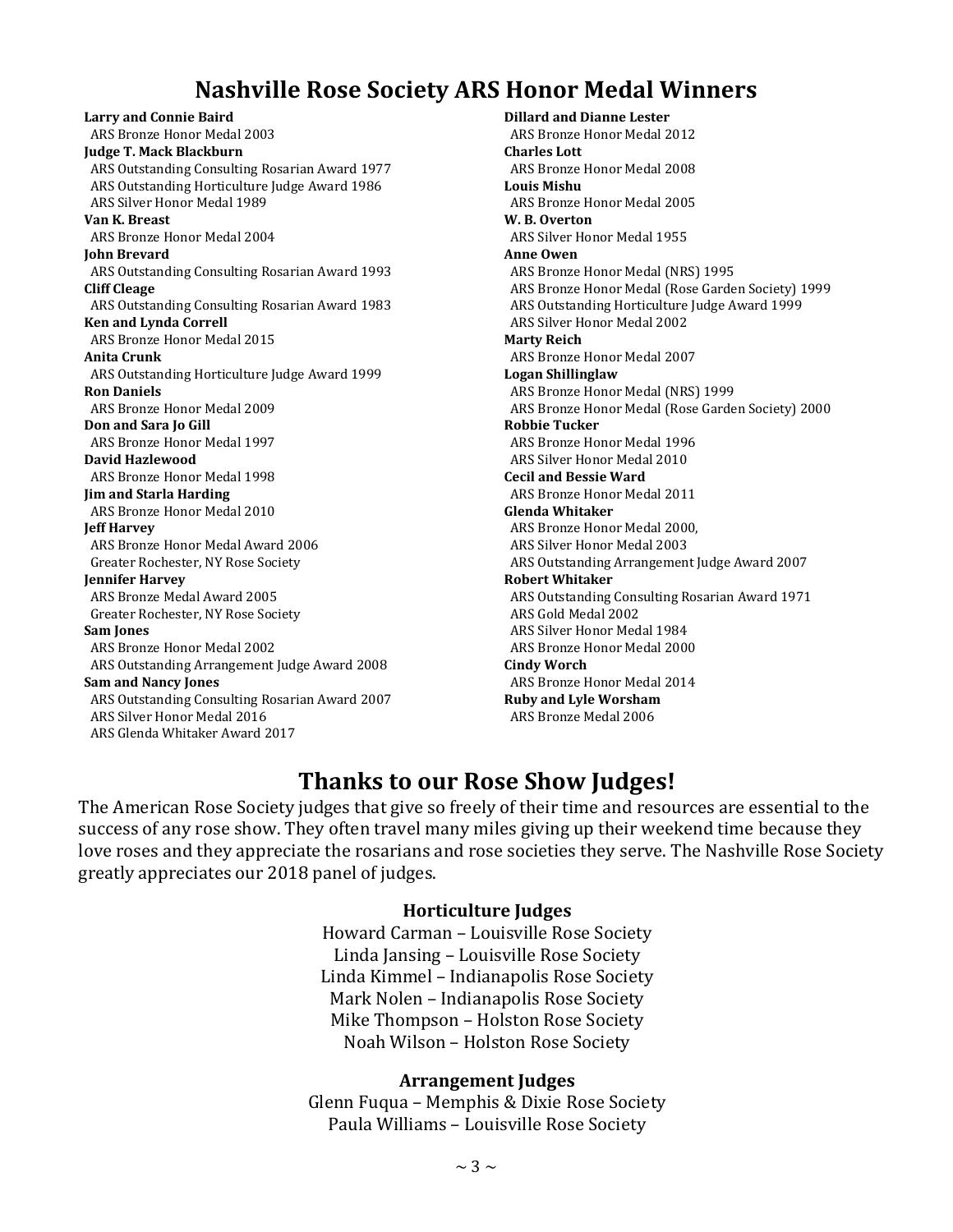# **RULES FOR THE SHOW DIVISION I – HORTICULTURE**

- 1. **PLACE**: Belmont University. **TIME**: The preparation area will open at 6:30 a.m.; entries will be received from 7 a.m. to 10:00 a.m., Saturday, September 22, 2018. Judging will begin at 10:30 a.m. The show will open to the public from 1:00 p.m. till 4:30 p.m. on Saturday, and 11 a.m. till 4:30 p.m. on Sunday, September 23.
- 2. The ARS exhibition names (AEN) will be printed in **bold face type** in the current *Handbook for Selecting Roses* or the *Official List of Approved Exhibition Names*. Any rose having two or more names is not eligible for entering under multiple names.
- 3. Rose varieties exhibited must be listed in the current *Modern Roses,* its supplements*, The American Rose Annual or American Rose,* Recent Registrations on the ARS Website*, The Official List,* or *Handbook for Selecting Roses.* While not desirable, abbreviations of names are acceptable. When a variety is not listed in any of the above official ARS publications, the *Combined Rose List (CRL)* may be used as a reference and the primary name listed in the *CRL* may be used as a temporary ARS exhibition name until the variety is included in one of the ARS publications.
- 4. Classification of all roses shall be in accordance with ARS publications to the date of the show. The current *Handbook for Selecting Roses* is the general guide.
- 5. Judging will be in accordance with rules and regulations of the American Rose Society, and all decisions of the judges will be final. Blue ribbon winners only will be eligible for trophy awards. The following point scale will be utilized by the judges:

| Form - 25 points      | Stem and Foliage - 20 points       | Color - 20 points |
|-----------------------|------------------------------------|-------------------|
| Substance - 15 points | Balance and Proportion - 10 points | Size - 10 points  |

- 6. All blooms in specimen and challenge classes must have been grown in the exhibitor's own outdoor garden. Except for junior exhibitors, no more than one exhibitor may place blooms from the same garden. Couples may exhibit as a team but not individually also. If two specimens of the same variety in the same class are entered by the same exhibitor, both entries will be automatically disqualified. An exhibitor may enter any **specimen or challenge class** as many times as desired as long as no cultivar is repeated and the class states that it is allowed.
- 7. Official entry tags and uniform containers will be furnished by the Show Committee unless otherwise stated in this schedule. Both sections of an entry tag must be completed showing section, class, variety, exhibitor name and address, and exhibitor number.
- 8. Wedges are permitted. However, any wedging material used should not extend above the top of the vase or cause distraction to the exhibit.
- 9. This is an alphabetical show. Each separate variety will be judged on its own merits and awards made accordingly. The judges are not required to award a blue ribbon in any specimen or challenge class.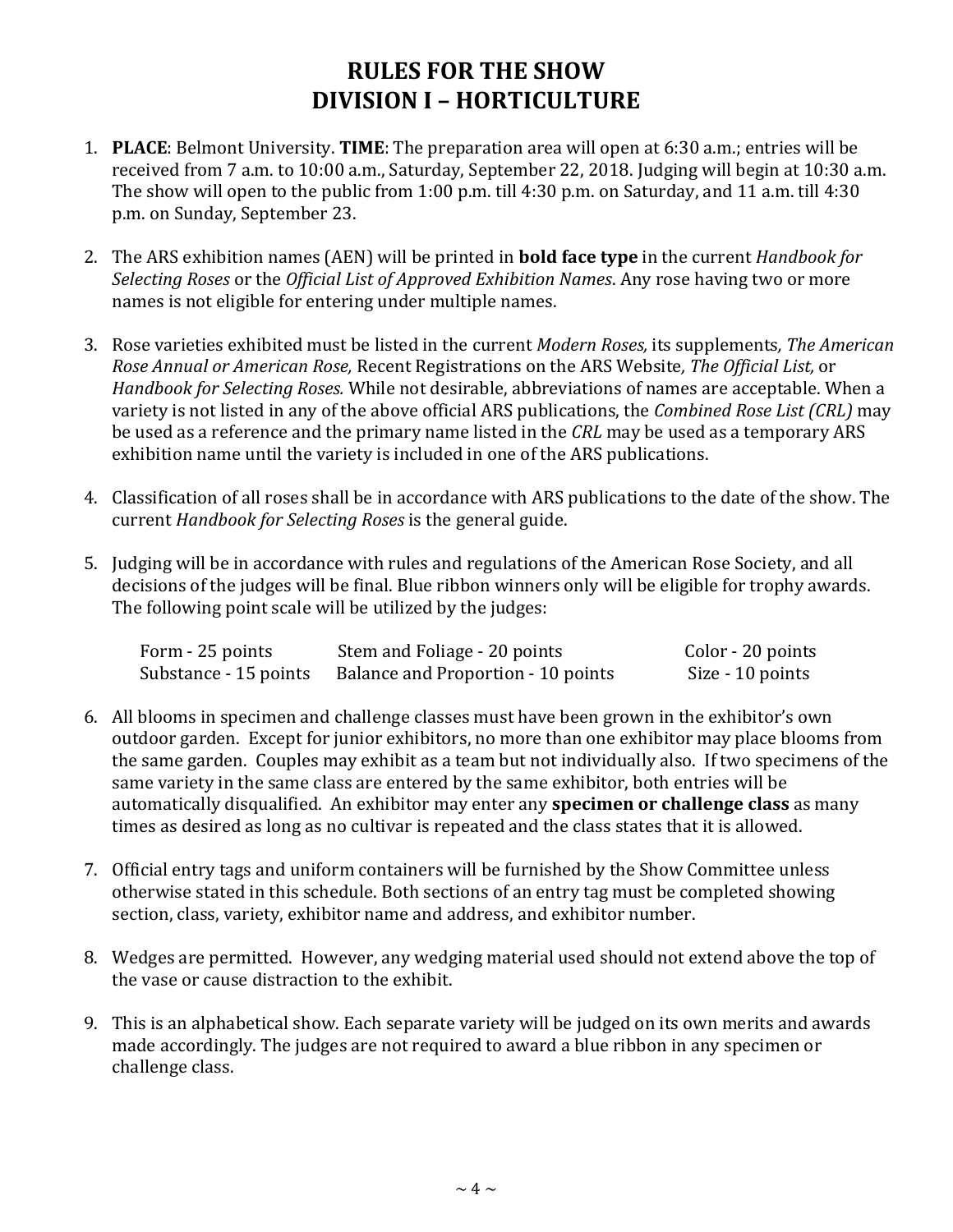- 10. English boxes, artist's palettes, mini vase/twelve, and floating bowls will be furnished by the Show Committee while they last. Privately owned English Boxes may be used if they conform to the size and color of the boxes provided by the Show Committee. Large boxes should be **approximately**  11" wide x 14" deep, 7" tall at the back and 5" tall at the front. The miniature box should be **approximately** 4  $\frac{1}{2}$ " wide x 6  $\frac{3}{4}$ " deep, 5" tall at the back and 3  $\frac{1}{2}$ " tall at the front. All English Boxes should be covered in black velvet or painted black. **Any privately owned exhibition box or other container is the sole responsibility of the exhibitor. The NRS and Belmont University are not liable for any loss.**
- 11. During placement, only the Placement Committee will be permitted in the show area, with the following exception: exhibitors will be allowed to place their entries in challenge classes and arrangements. **Entries in challenge classes may be moved by the Placement Committee if necessary. All exhibitors entering challenge classes are responsible for rechecking the placement of their entry prior to judging.**
- 12. During the judging only Judges, Clerks, and Show Committee personnel will be permitted in the show area.
- 13. Horticulture Division exhibits will be disqualified for the following reasons: misnamed, mislabeled, unlabeled, misplaced, misclassed, stem-on-stem where not allowed, not disbudded in a class calling for an exhibit to be shown without side buds, presence of a foreign substance used to enhance the beauty of the rose, exhibitor name showing on entry tag, or any entry in violation of the ARS or NRS rules.
- 14. Keepsake awards, ribbons, and trophies can be picked up at 4:30 p.m. on Sunday, September 23. Anyone not able to pick up awards should make other arrangements. Check out of perpetual trophies is mandatory. Any ribbons not claimed will be recycled.
- 15. All entries (except seedling classes) will become the property of the Rose Show Committee and may be sold, auctioned, or donated.
- 16. Judges may enter any class they are not assigned to judge except those classes eligible for royal court (Sections B, C, and J). Exhibition HT and miniature and miniflora specimens will be entered in the Judge's classes (Division I, Section I, Classes 12 and 13). Judges are also not eligible to receive any Royalty Awards in arrangements. Judges may enter arrange-ments in the Judge's Classes (Division II, Section E, Class 12). Judge's entries are not eligible for Best of Show.
- 17. Best of Show will be awarded by the judges for the best entry in all classes including Division I Horticulture and Division II – Arrangements.
- 18. The Nashville Rose Society will not be liable for loss or damage to entries, containers, or property, or for injury to persons attending the rose show.
- 19. Should any question arise, the answer to which is not found in ARS rules or this show schedule, the answer shall be determined by the Show Chairman and shall be final.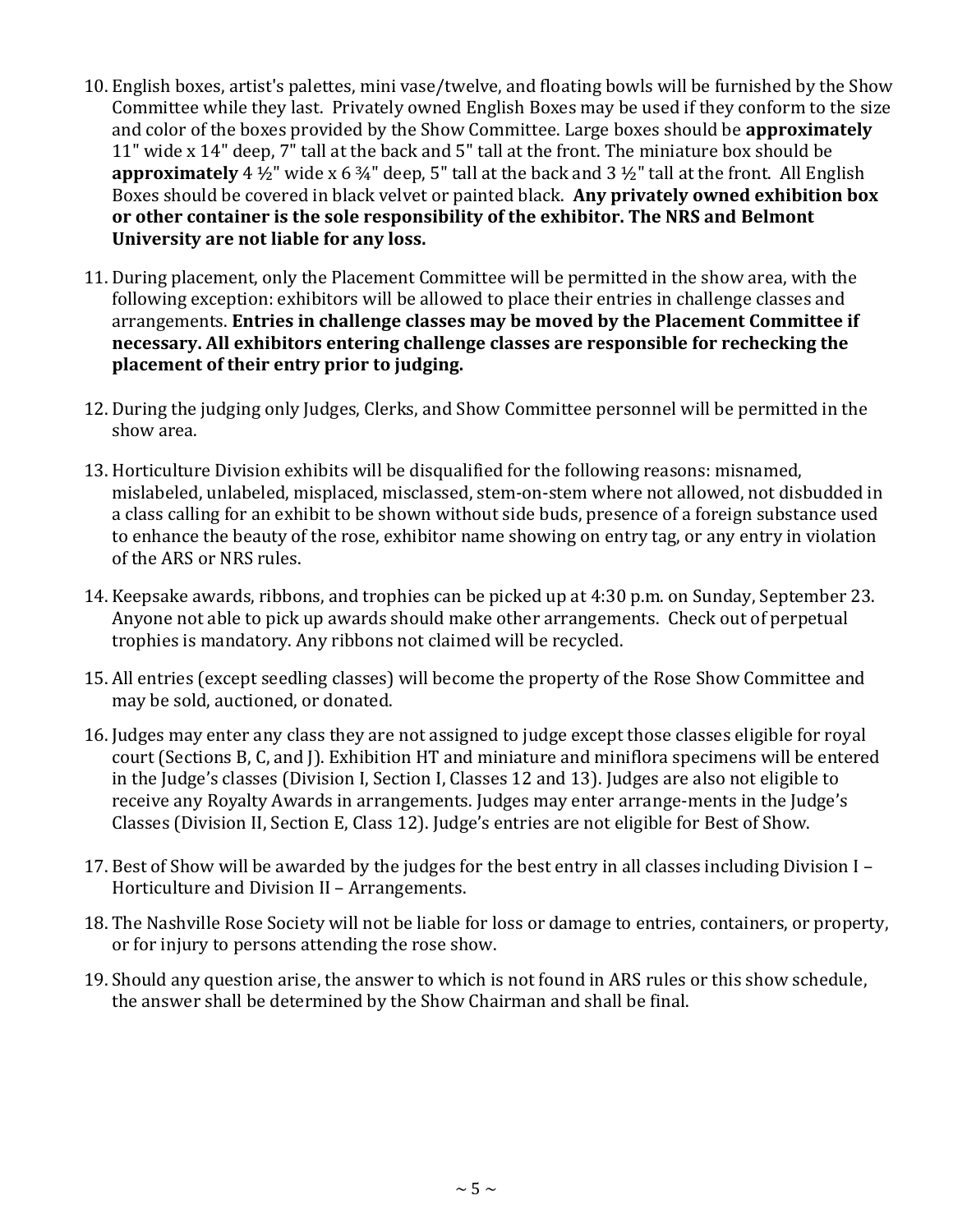### **DIVISION I – HORTICULTURE MINIATURE ROSE CHALLENGE CLASSES**

**NOTE:** All winning entries receive Keepsake Trophies and NRS or ARS Certificates. Exhibitor will place own entries in challenge classes and may stage entries in any manner desired. **Entries requiring more than one container should have one challenge class entry tag per entry.**

#### **SECTION A**

**CLASS 1. Miniature English Box.** Six exhibition stage miniature roses, any combination of cultivars, exhibited in a box provided by the show committee. (See horticulture rule #10.) No foliage permitted. ARS Certificate.

**CLASS 2. Stages of Bloom.** Three miniature or miniflora blooms of the same variety showing three stages of development: one bloom ¼ open with sepals down, one bloom at exhibition stage, and one bloom fully open with stamens showing, exhibited in separate containers provided by the show committee. NRS Certificate.

**CLASS 3. Three Miniature or Miniflora Roses.** Three miniatures or minifloras at exhibition stage, any combination of cultivars, exhibited in separate containers provided by the show committee. NRS Certificate.

**CLASS 4. Mini Spray Challenge** Three mini or miniflora sprays the same or different cultivars, in separate containers. NRS Certificate.

**CLASS 5. Miniature or Miniflora Artist's Palette.** Five miniature or miniflora roses, five different varieties at exhibition stage representing the colors of paint the artist uses. Palettes provided by the show committee while they last. No foliage permitted. NRS Certificate.

**CLASS 6. Miniature Rose in a Bowl.** One miniature bloom at exhibition stage in clear water in a bowl provided by the show committee. No foliage permitted. ARS Certificate.

**CLASS 7. Miniflora Rose in a Bowl.** One miniflora bloom at exhibition stage in clear water in a bowl provided by the show committee. No foliage permitted. ARS Certificate.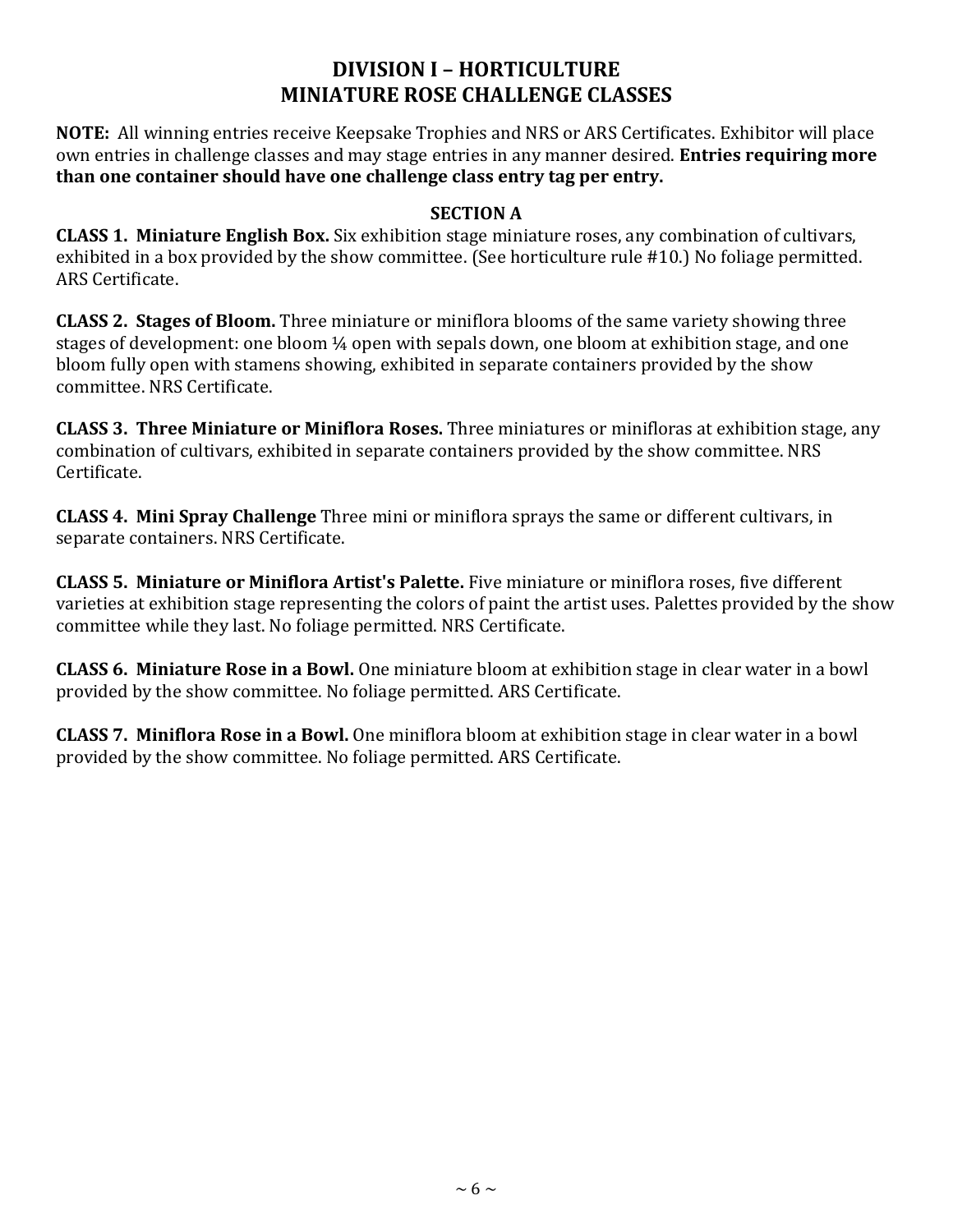### **THE MINIATURE ROYAL COURT and AWARDS**

**MINIATURE QUEEN** Best blue ribbon winner in Section B. ARS Gold Medal Certificate and Keepsake Trophy.

**MINIATURE KING** Second best blue ribbon winner in Section B. ARS Silver Medal Certificate and Keepsake Trophy.

**MINIATURE PRINCESS** Third best blue ribbon winner in Section B. ARS Bronze Medal Certificate and Keepsake Trophy.

**MINIATURE COURT OF HONOR** Fourth through eighth best blue ribbon winners in section B. NRS Certificate and Keepsake Trophy.

**MINIFLORA QUEEN** Best blue ribbon winner in Section C. ARS Gold Medal Certificate and Keepsake Trophy.

**MINIFLORA KING** Second best blue ribbon winner in Section C ARS Silver Medal Certificate and Keepsake Trophy.

**MINIFLORA PRINCESS** Third best blue ribbon in Section C. ARS Bronze Medal Certificate and Keepsake Trophy.

**MINIFLORA COURT OF HONOR** Fourth through eighth best blue ribbon winners in Section C. NRS Certificate and Keepsake Trophy.

**MINIATURE NOVICE QUEEN** Best blue ribbon winner in Section D (Miniature Novice). Novice Queen may be considered for the Royal Court. ARS Certificate and Keepsake Trophy.

**MINIATURE DUCHESS OF SHOW** Best blue ribbon in Section E (Miniature Spray). ARS Certificate and Keepsake Trophy.

**MINIATURE DUKE OF SHOW** Best blue ribbon in Section G (Single Miniature). ARS Certificate and Keepsake Trophy.

**SWEEPSTAKES** Awarded for the most blue ribbons won in all horticulture rose classes (large and small roses). In case of a tie, red ribbons will be counted. Miniature and novice entries will be counted. ARS Certificate and Keepsake Trophy.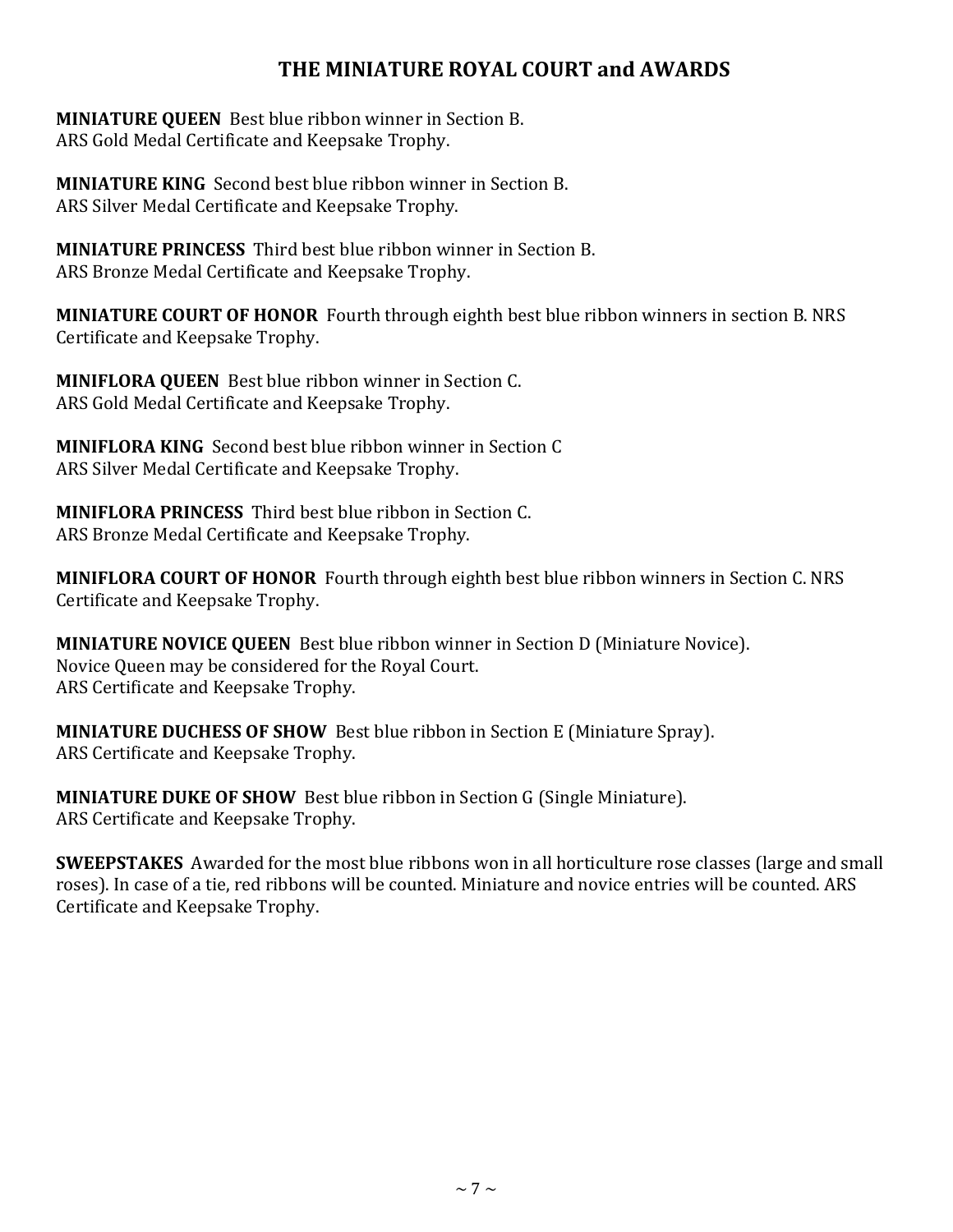### **MINIATURE ROSES – SINGLE STEM ENTRIES**

**NOTE:** Exhibitor may make multiple entries in Sections B-H as long as each is a different cultivar.

#### **SECTION B**

**One bloom per stem miniature roses or their climbing counterparts** at exhibition stage. Top eight roses are eligible for Queen, King, Princess, and Royal Court. ARS Mini Certificates.

#### **SECTION C**

**One bloom per stem miniflora** at exhibition stage. Top eight roses are eligible for miniflora Queen, King, Princess and Royal Court. ARS Miniflora Certificates.

#### **SECTION D**

**Miniature Novice Queen.** An exhibitor who has never won a blue ribbon in a horticulture or challenge class in an accredited ARS rose show is eligible for Novice classes. One bloom per stem miniature or miniflora at exhibition stage. Multiple entries per exhibitor allowed. Novice Queen may be considered for the Royal Court. Novice exhibitors only, ARS Certificate.

#### **SECTION E**

**Miniature Sprays.** One stem of a miniature rose having more than two blooms. (Buds are allowed but are not counted as a bloom.) Eligible for Miniature Duchess of Show. ARS Certificate.

#### **SECTION F**

**Miniflora Sprays**. One stem of a miniflora rose having two or more blooms. (Buds are allowed but are not counted as a bloom.) ARS Certificate.

#### **SECTION G**

**Single Miniatures/Minifloras.** One bloom per stem single miniatures having **12 petals or less**. Eligible for Miniature Duke of Show. ARS Certificate.

#### **SECTION H**

**Open Bloom Miniatures/Miniflora.** One bloom per stem miniature/miniflora rose fully open with stamens showing. ARS Certificate.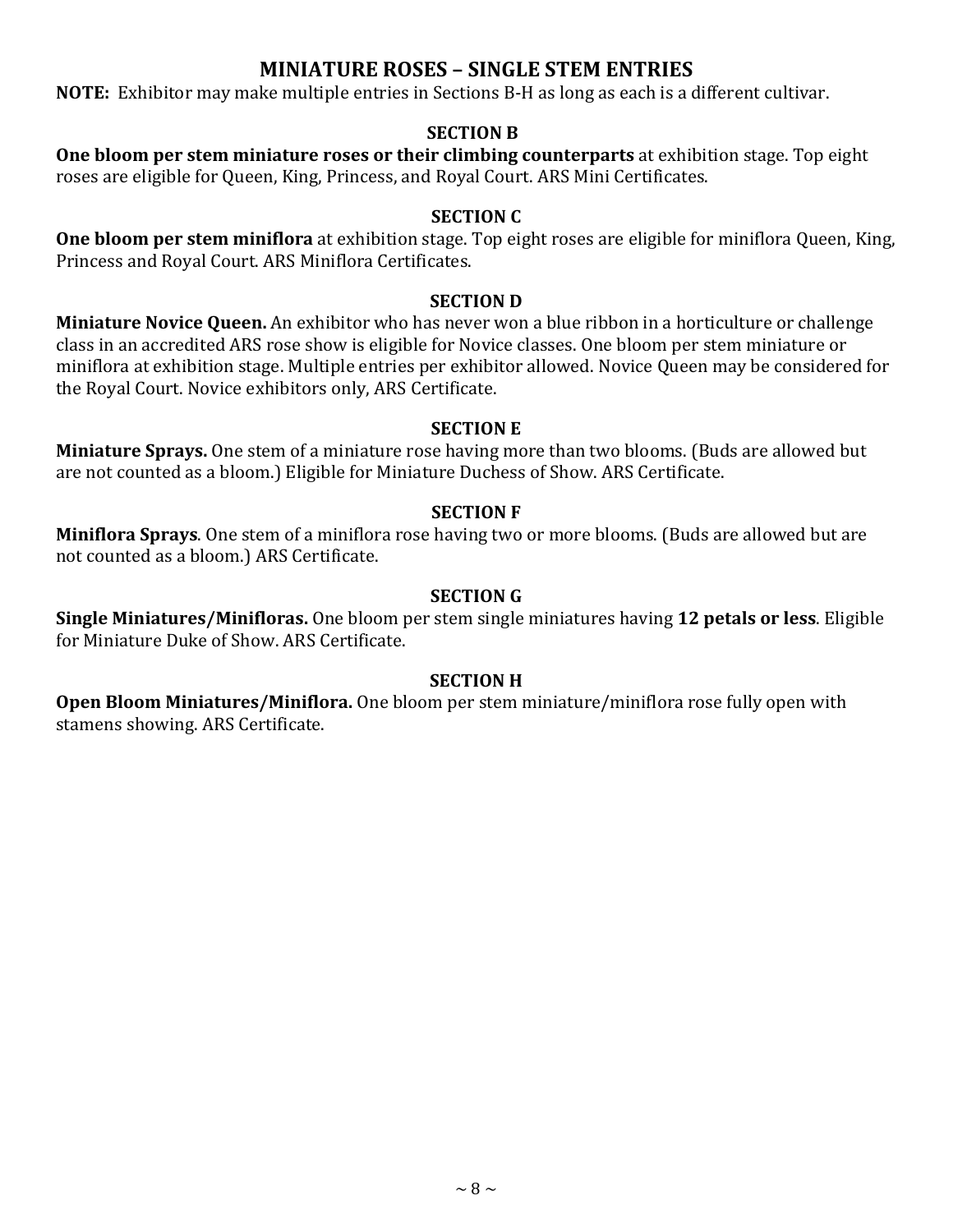# **SECTION I – LARGE ROSES – CHALLENGE CLASSES**

**NOTE:** All winning entries will receive Keepsake Trophies and ARS or NRS Certificates. Exhibitor will place entry in all challenge classes and stage entry in any manner desired, not to exceed 12" in width. **Entries requiring more than one container should have one challenge class entry tag per entry.**

**CLASS 8. English Box.** Six HT/Gr roses at exhibition stage exhibited in a box provided by the show committee. No foliage permitted**.** (See horticulture rule #10.) ARS Certificate.

**CLASS 9. American Box.** Nine HT/Gr at exhibition stage exhibited in a box provided by the show committee. No foliage permitted. NRS Certificate.

**CLASS 10. Rose in a Bowl.** One bloom of a Hybrid Tea or Grandiflora at **exhibition stage**, in plain water in a bowl provided by the show committee. No foliage permitted. ARS Certificate.

**CLASS 11. Rose in a Bowl.** One bloom of a Hybrid Tea or Grandiflora at **fully open stage** with stamens showing, in plain water in a bowl provided by the show committee. No foliage permitted. ARS Certificate.

*The judge's classes are open to all judges working this show. Judges may exhibit three cultivars per class. An exhibitor number is not required. See Horticulture rule #16.*

**CLASS 12. Judges Mini/Miniflora.** One bloom per stem mini or miniflora at exhibition stage. ARS Certificate.

**CLASS 13. Judges Hybrid Tea.** One bloom per stem hybrid tea or grandiflora or their climbing counterparts at exhibition stage. ARS Certificate.

**CLASS 14. Stages of Bloom.** Three HT/Gr blooms of the same variety showing three stages of development: One bloom ¼ open with sepals down, one bloom at exhibition stage, and one bloom fully open with stamens showing, exhibited in separate containers. NRS Certificate.

**CLASS 15**. **Three Roses.** Three HT/Gr, the same or different cultivars, at exhibition stage exhibited in one container. NRS Certificate.

**CLASS 16. Small Garden Challenge.** Restricted to persons with gardens having 75 or fewer roses. Three HT/Gr, one bloom per stem, any combination of cultivars at exhibition stage, exhibited in one container. NRS Certificate.

**CLASS 17. Senior Challenge.** Restricted to persons 65 years or over. Two HT/ Gr, any combination of cultivars, at exhibition stage exhibited in separate containers. NRS Certificate.

**CLASS 18. Hi Lo.** One each one bloom per stem HT and miniature or miniflora rose that look alike, at exhibition stage exhibited in separate containers. A plastic stand is available to elevate the mini. ARS Certificate.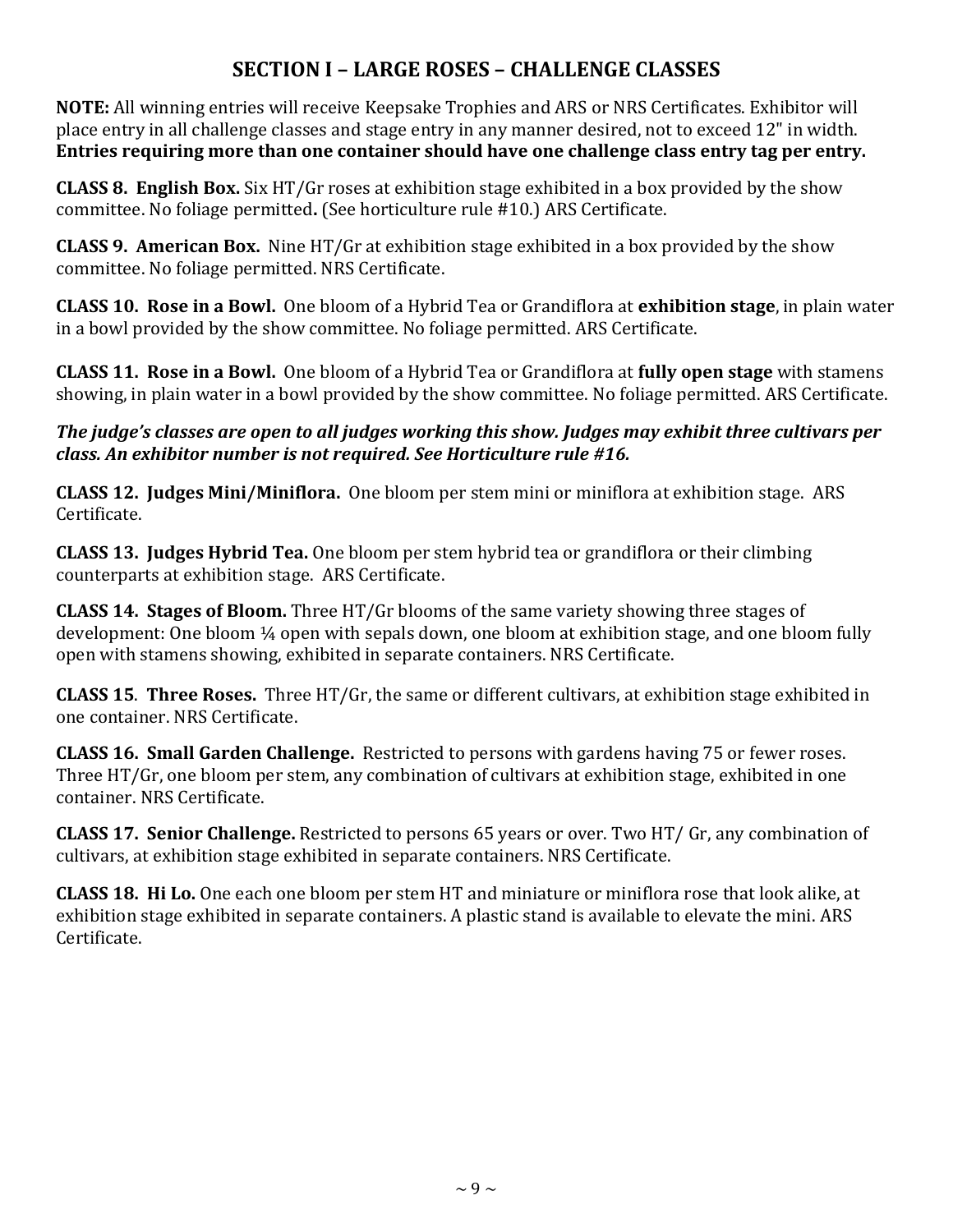**CLASS 19. EarthKind™ Roses.** Two stems of any variety of rose designated as EarthKind™ in separate containers.

The current 23 **EarthKind™** varieties are: Belinda's Dream, Caldwell Pink, Carefree Beauty, Cecile Brunner, Climbing Pinkie, Ducher, Duchesse de Brabant, Else Poulsen, Georgetown Tea, Knock Out, La Marne, Mme Antoine Mari, Marie Daly, Monsieur Tillier, Mrs. Dudley Cross, Mutabilis, New Dawn, Perle d'Or, Reve d'Or, Sea Foam, Souvenir de St. Anne's, Spice, and The Fairy.

Entries are to have been grown by the exhibitor without any chemical sprays. Roses not on this list but grown without the use of chemical sprays are also accepted. NRS Certificate.

**CLASS 20. Nashville Rose Society Challenge.** Five roses from different classes, one bloom per stem at exhibition stage in separate containers, from any of the following classes: Hybrid Tea, Grandiflora, Floribunda, Classic Shrub, Modern Shrub, Climber, Old Garden Rose pre-1867, Old Garden Rose 1867 or later, Miniature, or Miniflora. NRS Certificate.

**CLASS 21. Three Spray Challenge.** Any combination of three sprays from the classes of HT/Gr, Floribunda, Mini or Miniflora sprays, shown in separate containers, the same or different varieties. NRS Certificate.

**CLASS 22. Shrub/OGR Challenge.** Three Shrub or Old Garden Roses, the same or different cultivars in any combination, at exhibition stage in separate containers. NRS Certificate.

**CLASS 23. Youth Class.** Ages 12-18. One rose of any type. Youth must have some participation in the growing of the rose. ARS Certificate.

**Class 24. Music City Challenge.** One rose specimen (single bloom or spray) at its best exhibition stage named for a country music entertainer, song, etc. NRS Certificate.

**Class 25. The 'Crescendo' Challenge** Using your favorite challenge class, showcase the 'Crescendo,' Hybrid Tea rose named for the Nashville Symphony Orchestra. The entry may be any class from a floating bowl, English Box, or rose in a picture frame to three or five stems at exhibition stage and everything in between. The class will be won by the entry that best showcases 'Crescendo'. Multiple entries allowed. NRS Certificate.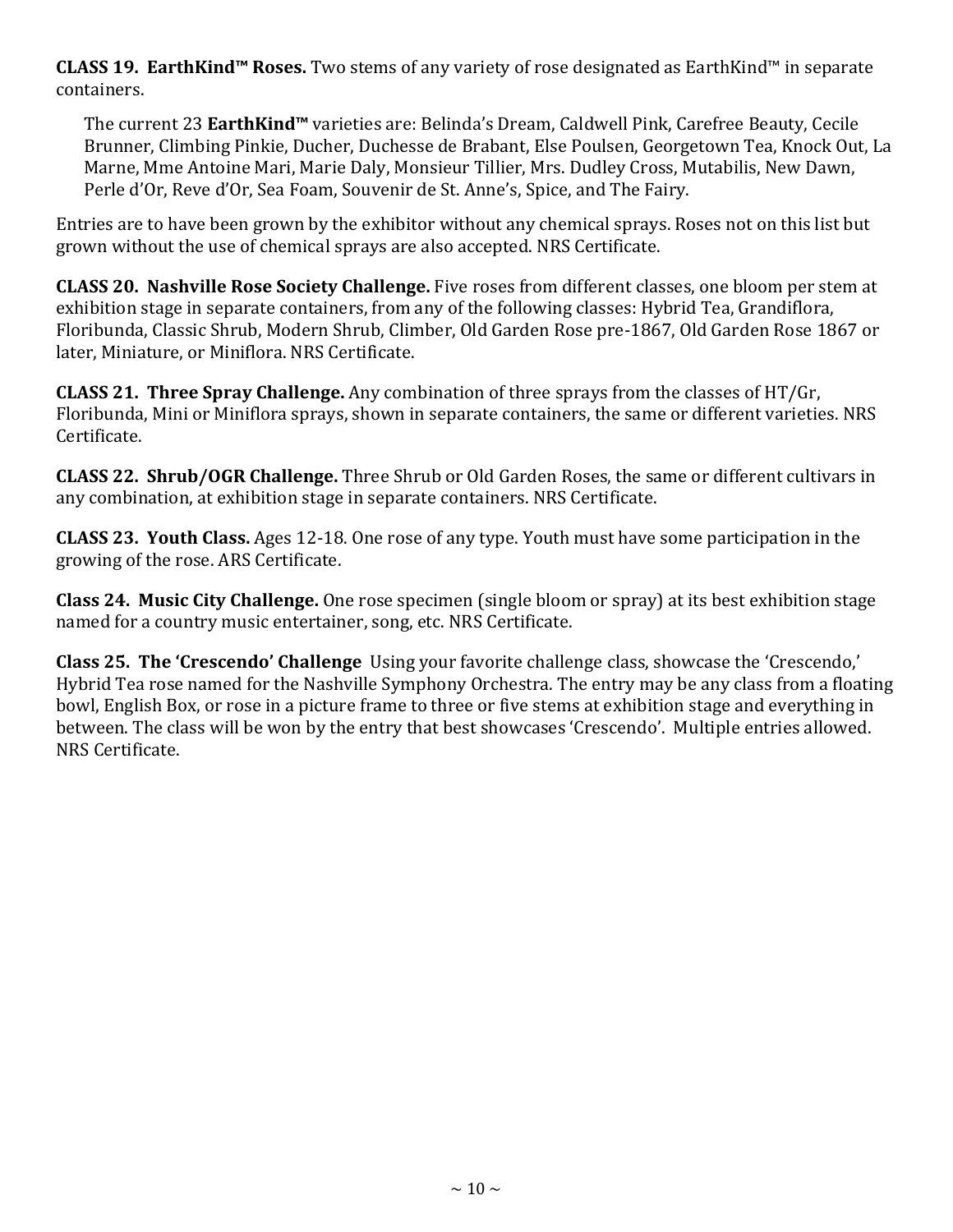### **THE ROYAL COURT AND AWARDS**

**QUEEN OF SHOW** Best blue ribbon winner in Section J (one bloom per stem HT, Gr or Cl counterparts). ARS Gold Medal Certificate and Keepsake Trophy.

**KING OF SHOW** Second best blue ribbon winner in Section J. ARS Silver Medal Certificate and Keepsake Trophy.

**PRINCESS OF SHOW** Third best blue ribbon winner in Section J. ARS Bronze Medal Certificate and Keepsake Trophy.

**COURT OF HONOR** Fourth through eighth best blue ribbon winners in Section J. NRS Certificates and Keepsake Trophies.

**NOVICE QUEEN** Best blue ribbon in Section K (Novice Hybrid Tea). Novice Queen may be considered for the Royal Court. ARS Certificate and Keepsake Trophy.

**DUKE OF SHOW** Best blue ribbon in Section M (Hybrid Tea or Grandiflora Spray). ARS Certificate and Keepsake Trophy.

**DUCHESS OF SHOW** Best blue ribbon in Section O (Floribunda Spray). ARS Certificate and Keepsake Trophy.

**MODERN SHRUB AWARD** Best blue ribbon in Section R, Class 27 (Modern Shrub). ARS Certificate and Keepsake Trophy.

**DOWAGER QUEEN** Best blue ribbon in Section S, Class 29 (OGR before 1867). ARS Certificate and Keepsake Trophy.

**VICTORIAN QUEEN** Best blue ribbon in Section S, Class 30 (OGR 1867 and later). ARS Certificate and Keepsake Trophy.

**GENESIS AWARD** Best blue ribbon in Section S, Class 31 (Species Roses). ARS Certificate and Keepsake Trophy.

**SWEEPSTAKES** Awarded for the most blue ribbons won in all horticulture rose classes (large and small roses). In case of a tie, red ribbons will be counted. Miniature and novice entries will be counted. ARS Certificate and Keepsake Trophy.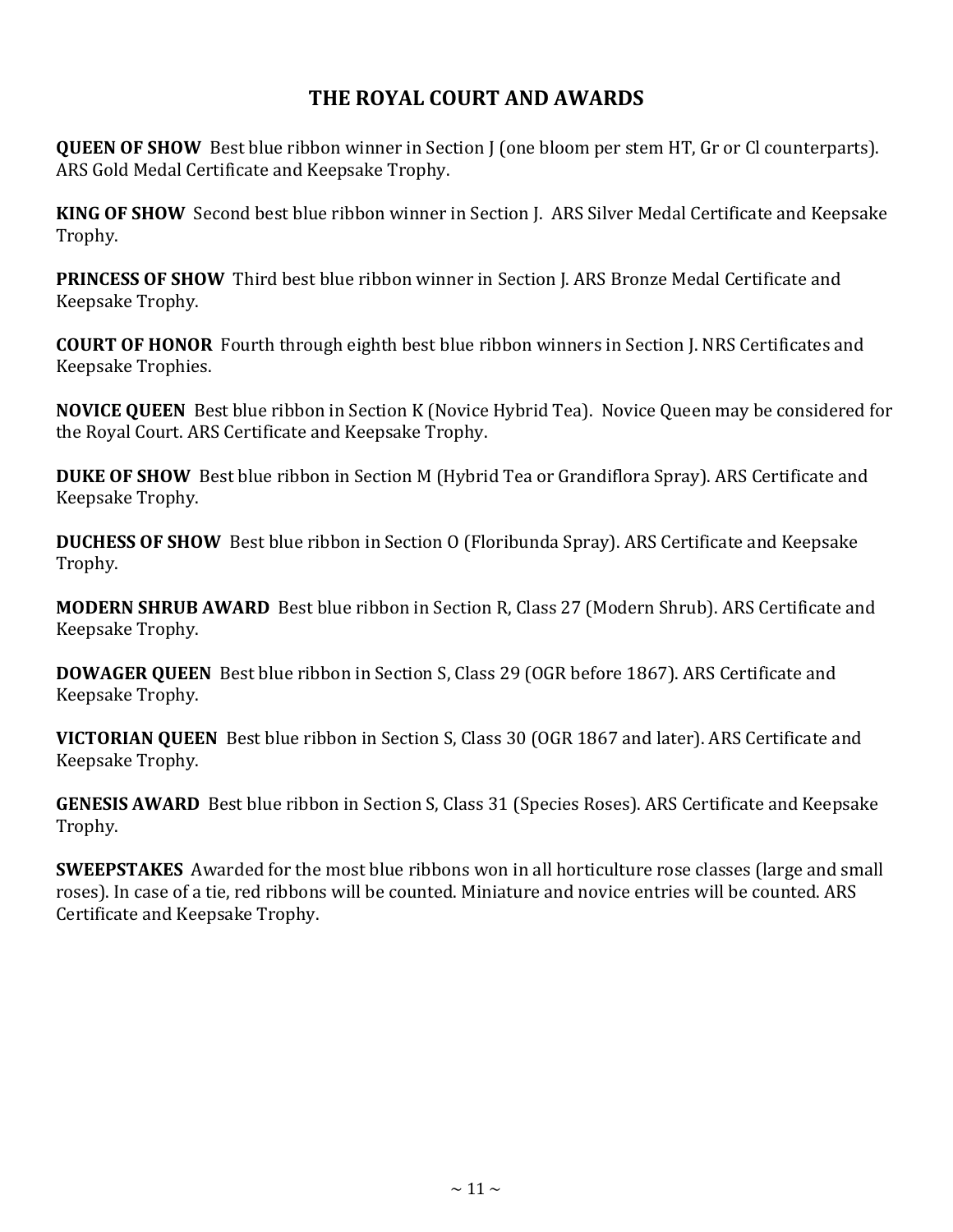### **LARGE ROSES SINGLE STEM ENTRIES**

Exhibitors may make multiple entries in sections J-V as long as each is a different cultivar. All winning entries will receive Keepsake Trophies and NRS or ARS Certificates. **NOTE:** In sections calling for multiple blooms or spray, buds are allowed but cannot be counted as a bloom.

#### **SECTION J**

**Hybrid Teas, Grandifloras, or their Climbing Counterparts** at exhibition stage**.** One bloom per stem. Top eight blue ribbons are eligible for Queen, King, Princess, and Royal Court. ARS and NRS Certificates.

#### **SECTION K**

**Hybrid Tea Novice Queen**. An exhibitor who has never won a blue ribbon in a horticulture or challenge class in an accredited ARS rose show is eligible for Novice classes. One bloom per stem Hybrid Tea or Grandiflora at exhibition stage. Multiple entries per exhibitor allowed. The Novice Queen may be considered for the Royal Court. Novice exhibitors only. ARS Certificate.

#### **SECTION L**

**Open Bloom Specimens**. One bloom per stem HT/Gr at the fully open stage with stamens showing. ARS Certificate.

#### **SECTION M**

**Hybrid Tea or Grandiflora Spray.** Must have two or more blooms per stem. Eligible for Duke of Show. ARS Certificate.

#### **SECTION N**

**One Bloom Floribunda.** One bloom per stem Floribunda at exhibition stage, naturally grown with no side buds permitted. ARS Certificate.

#### **SECTION O**

**Floribunda Spray**. One stem Floribunda with two or more blooms. Eligible for Duchess of Show. ARS Certificate.

#### **SECTION P**

**Polyantha Spray**. One stem of a Polyantha having two or more blooms. ARS Certificate.

#### **SECTION Q**

**Climbers and Ramblers**. One stem of a Climber or Rambler with two or more blooms. ARS Certificate.

#### **SECTION R - Shrub Roses**

**CLASS 26. Classic Shrub Roses**. One bloom or spray of a rose from the following four shrub classes: Hybrid Musk, Hybrid Rugosa, Hybrid Moyesii, or Kordesii. ARS Certificate.

**CLASS 27. Modern Shrub Roses**. One bloom or spray from the shrub class(es). ARS Certificate.

**CLASS 28. David Austin Shrub Roses**. One bloom or spray David Austin rose. NRS Certificate.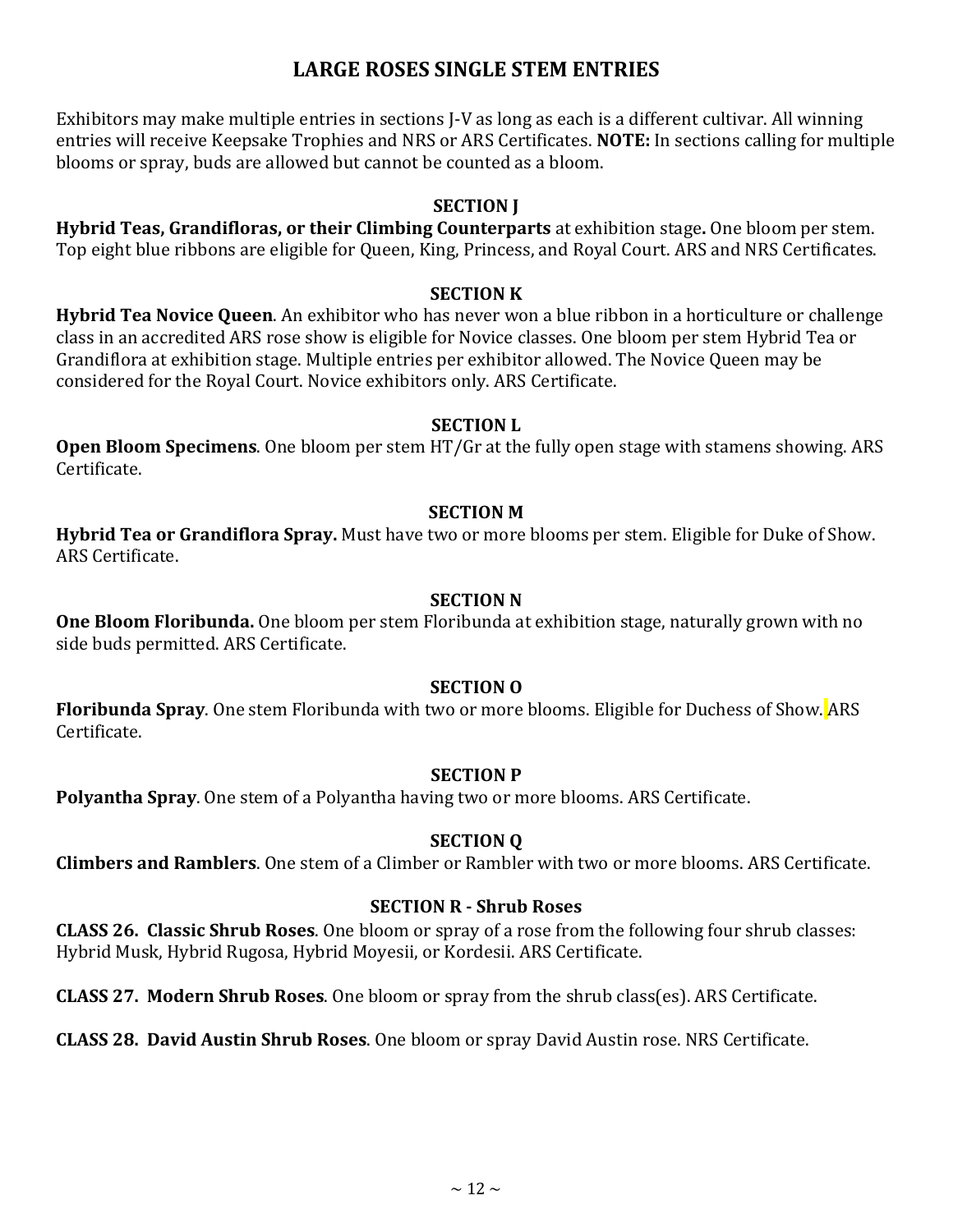#### **SECTION S – Old Garden Roses**

**In Section S, the date of introduction of the rose should appear on the entry tag. Dates of introduction may be found in** *Modern Roses* **or** *The Combined Rose List***. If the date is unknown, "UNK" should be used.**

**CLASS 29. Old Garden Roses** (Dowager). One bloom or spray of an Old Garden Rose introduced before 1867, and roses known to have been in existence before 1867. Eligible for Dowager Queen Award. An \*\* in the *Handbook for Selecting Roses* designates those roses eligible for ARS Dowager Queen Certificate. **State year on entry tag.**

**CLASS 30. Old Garden Roses** (Victorian). One bloom or spray of an Old Garden Rose introduced in 1867 or later, and roses with unknown dates of introduction. Eligible for ARS Victorian Queen Certificate. **State year on entry tag**.

**CLASS 31. Species Roses.** One bloom or spray of a rose designated in ARS publications as Species Rose (Sp). ARS Genesis Award Certificate.

#### **SECTION T – Fragrant Roses**

**CLASS 32**. **The Most Fragrant Rose Challenge.** One bloom of any rose at exhibition stage. ARS Certificate.

#### **SECTION U – Seedling Roses**

**CLASS 33. Seedling Rose**. One bloom or spray of a rose that is not currently listed in *Modern Roses*, or *The Combined Rose List*. State on entry tag whether specimen is Hybrid Tea, Miniature, Miniflora, Shrub, etc. ARS Certificate.

#### **SECTION V – Found Roses**

**CLASS 34. Found Rose**. A "found rose" is a nameless roses found by the wayside, in old cemeteries, and abandoned gardens. State "Found" on the entry tag and where you found it. NRS Certificate.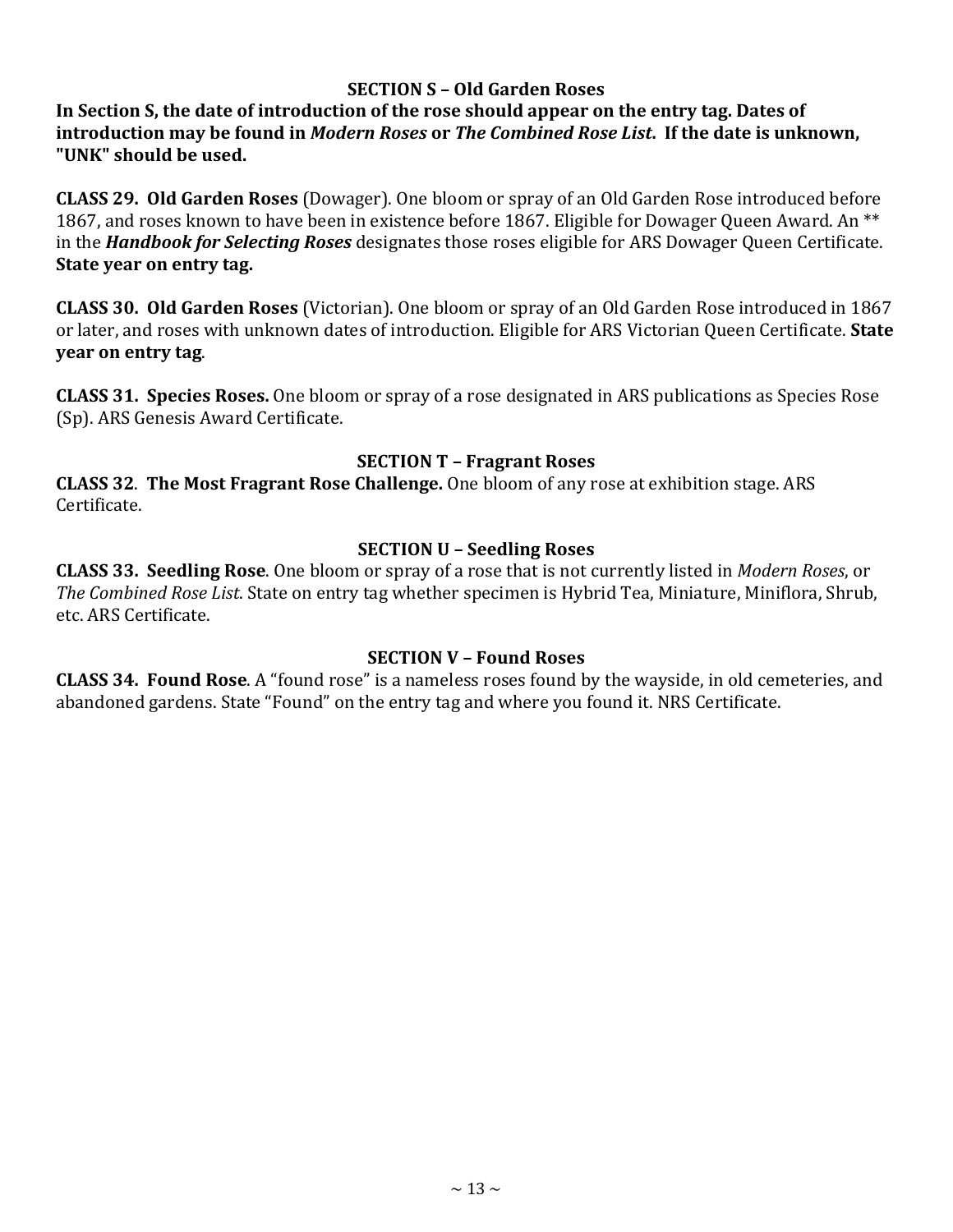# **DIVISION II – ROSE ARRANGEMENTS**

The Arrangement Division will be governed by the *Guidelines for Judging Rose Arrangements* of the American Rose Society.

**RULES**-By entering this show given under **ARS** rules, exhibitors agree to abide by those rules.

- 1. All roses must be outdoor garden grown and must be of high quality.
- 2. A rose or roses must be the dominant flower in all arrangements.
- 3. Names of all roses in the arrangement must be written on the entry tag.
- 4. **AG** should be written on the entry tag if roses are arranger grown so the entry will be eligible for a medal certificate.
- 5. One entry per exhibitor is allowed in each class, but an exhibitor may enter as many classes as desired.
- 6. Accessories allowed unless stated otherwise in the schedule. Flowers other than roses and dried and/or treated dried plant material are allowed unless prohibited by the schedule.
- 7. A card of intent may be included with an arrangement as an explanation of the arranger's interpretation of the theme or class title, unless the schedule specifically forbids it.
- 8. An arrangement incorrectly placed in one class when it should have been in another will be judged in the class in which it is placed.
- 9. All exhibits should be the work of the exhibitor.
- 10. No one but the exhibitor may touch or move an arrangement. However, in extreme circumstances, if all efforts to locate the exhibitor have failed, an arrangements chairman may carefully move an arrangement.

### **INFRINGEMENT OF THE FOLLOWING RULES WILL RESULT IN SEVERE PENALTY**

- 1. Painted or dyed fresh plant materials and live creatures are not allowed.
- 2. The use of plant materials on the state or local conservation list is not permitted.
- 3. The American flag or flag of any country may not be used in an arrangement or as a decoration in any way.
- 4. Advance reservations **ARE REQUIRED**. Closing date is Thursday, September 20, 2018. If unable to fill the reserved space, exhibitor is required to notify arrangements chairperson.
- 5. For reservation of space and exhibitor's number, call, email, or write to the Arrangements Chairman: Connie Baird, [duckriverose@yahoo.com,](mailto:duckriverose@yahoo.com) 931-729-5259, 2571 Tottys Bend Rd, Duck River, TN 38454.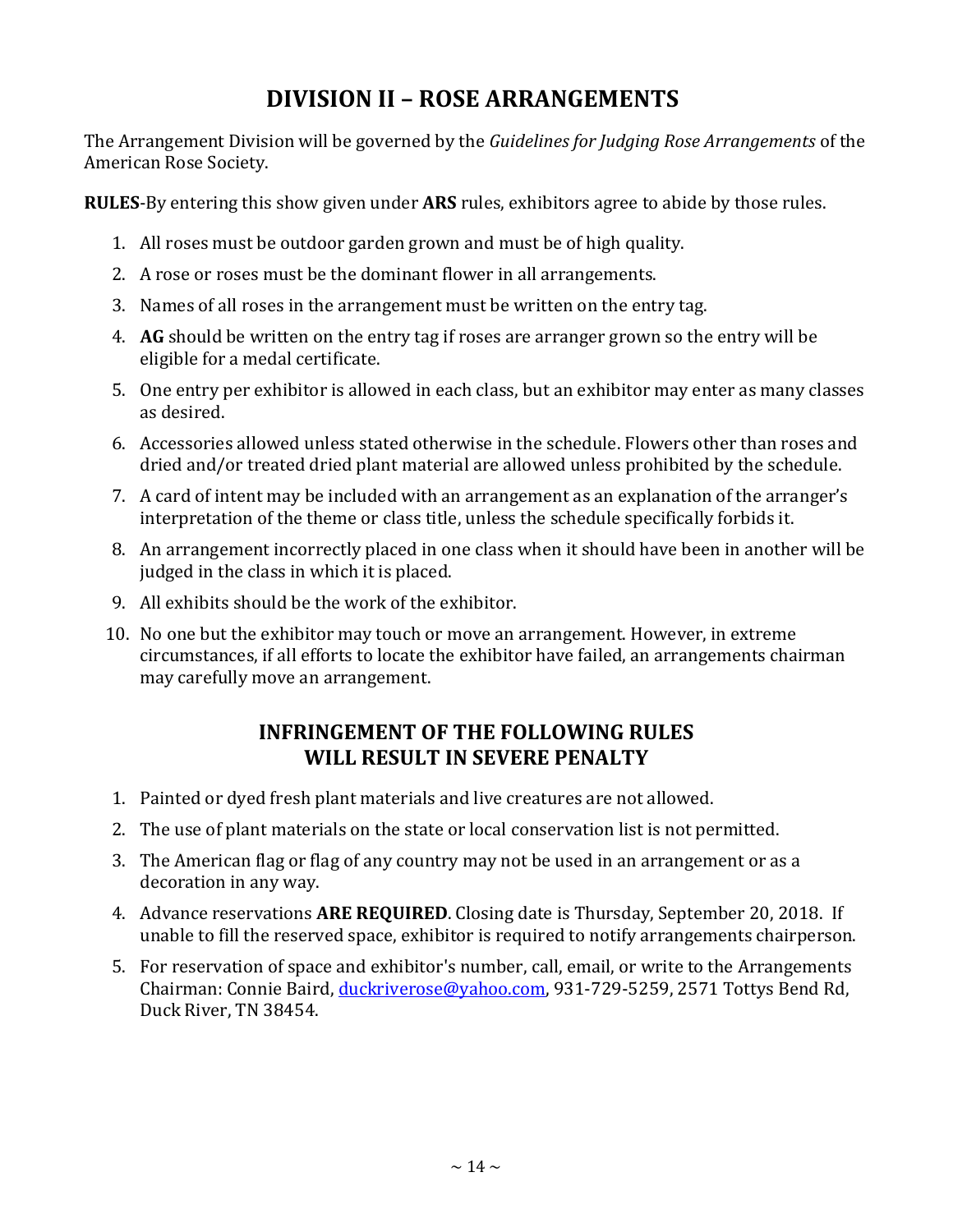- **6.** Exhibitors may place their own arrangements under the supervision of the Placement Committee. All designs using HT/Gr roses will be staged in a space 36" wide by 30" deep. Miniature rose designs will be staged in a space 12" wide by 12" deep. Table covers will be black. The designer may select appropriate mat, pedestal, or base for his/her arrangement and may provide their own freestanding background which will be judged as an integral part of the design.
- 7. The Arrangement Committee will exercise all reasonable care, but it cannot be responsible for exhibitor's properties. Properties should be inconspicuously marked with exhibitor's name.
- 8. The Arrangement Committee reserves the right to mark "Not for Competition" any exhibit not of show quality, late entries, and those not conforming to the schedule. The decision of the committee is final.
- 9. Entries will be placed from 7:00 a.m. until 10:00 a.m., Saturday, September 22, 2018.
- 10. This is a two day show; therefore, arrangers are responsible for providing sufficient mechanics necessary to maintain the roses for a two day period. No exhibit, ribbon and/or award may be removed from the show area until after 3:00 p.m. on Sunday, September 23, 2018, unless approved by the show chairman and chairman of arrangements.

# **American Rose Society Arrangement Awards**

American Rose Society Gold, Silver, and Bronze Medal certificates must have a minimum of 92 points. They must have only arranger grown roses in design, and must designate on entry tag "arranger grown" or "AG" in upper right corner of entry tag.

A First place design should score 90 points or higher for a blue ribbon. A Second place design should score 85 points or higher for a red ribbon; and a Third place design should score 80 points or higher for a yellow ribbon.

The best blue ribbon winning entries will be eligible for the following awards:

Classes 1, 2 - Royalty Award Classes 3, 4, 5 – Artist Award Classes 6, 7 – Oriental Award Class 8 – Court of Etiquette Award Class 9 – Princess of Arrangements Rosette Class 10 – Duke of Arrangements Rosette Class 11 – Best Novice Certificate Class 12 – Best Judge's Certificate Classes 13, 14 – Mini Royalty Award Classes 15, 16, 17 - Mini Artist Award Classes 18, 19 – Mini Oriental Award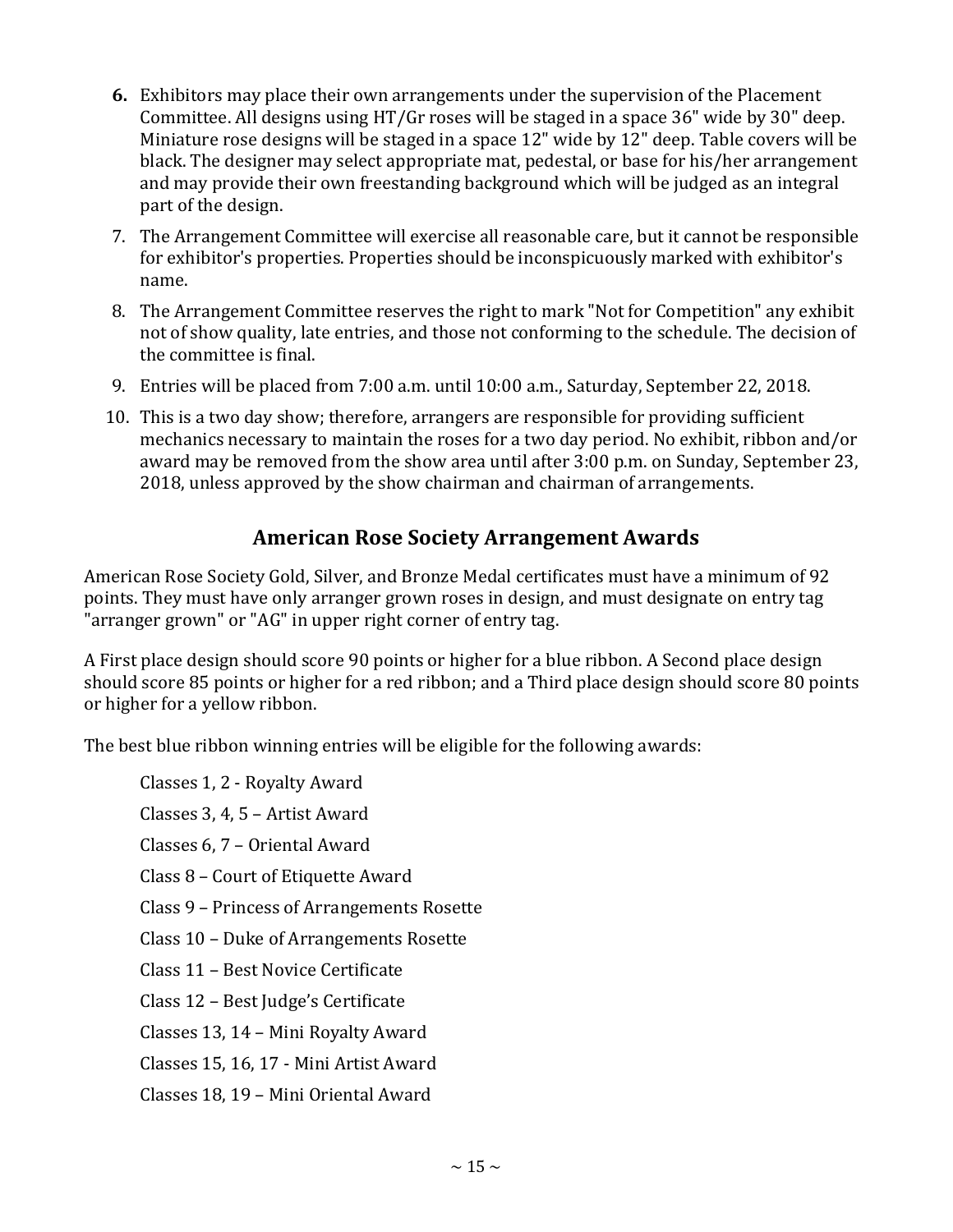# **ROSE ARRANGEMENTS All Day Singing and Dinner on the Ground**

#### **SECTION A – TRADITIONAL ARRANGEMENTS**

Eligible for Royalty Award

- **Class 1: "Amazing Grace"** Mass Arrangement
- **Class 2: "When the Saints Go Marching In"** Line or Line Mass Design

#### **SECTION B** – **MODERN ARRANGEMENTS**

Eligible for Artist Award

- **Class 3: "This Little Light of Mine"** Any Modern Design, using any type of materials
- **Class 4: "I'll Fly Away"** Abstract Design
- **Class 5: "Will the Circle Be Unbroken"** Any Modern Design using Natural Materials only

#### **SECTION C – ARRANGEMENTS IN THE ORIENTAL MANNER** Eligible for Oriental Award

- **Class 6: "His Eye is on the Sparrow"**  Any Design in the Oriental Manner using any type of materials
- **Class 7: "Shall We Gather at the River"** Design in the Oriental Manner in a low container, water showing, using only natural plant material

#### **SECTION D – TABLE CLASS**

Eligible for Court of Etiquette

**Class 8: "All Day Singing and Dinner on the Ground"** A semiformal exhibition table design

#### **SECTION E – SPECIAL CLASSES**

#### **Class 9: "Crown of Thorns"**

Roses with Rose Foliage only – fresh roses with any part of the rose bush. No other Plant material permitted. No Accessories. Designer's choice of design, but type of design must be on entry tag. Eligible for Princess Award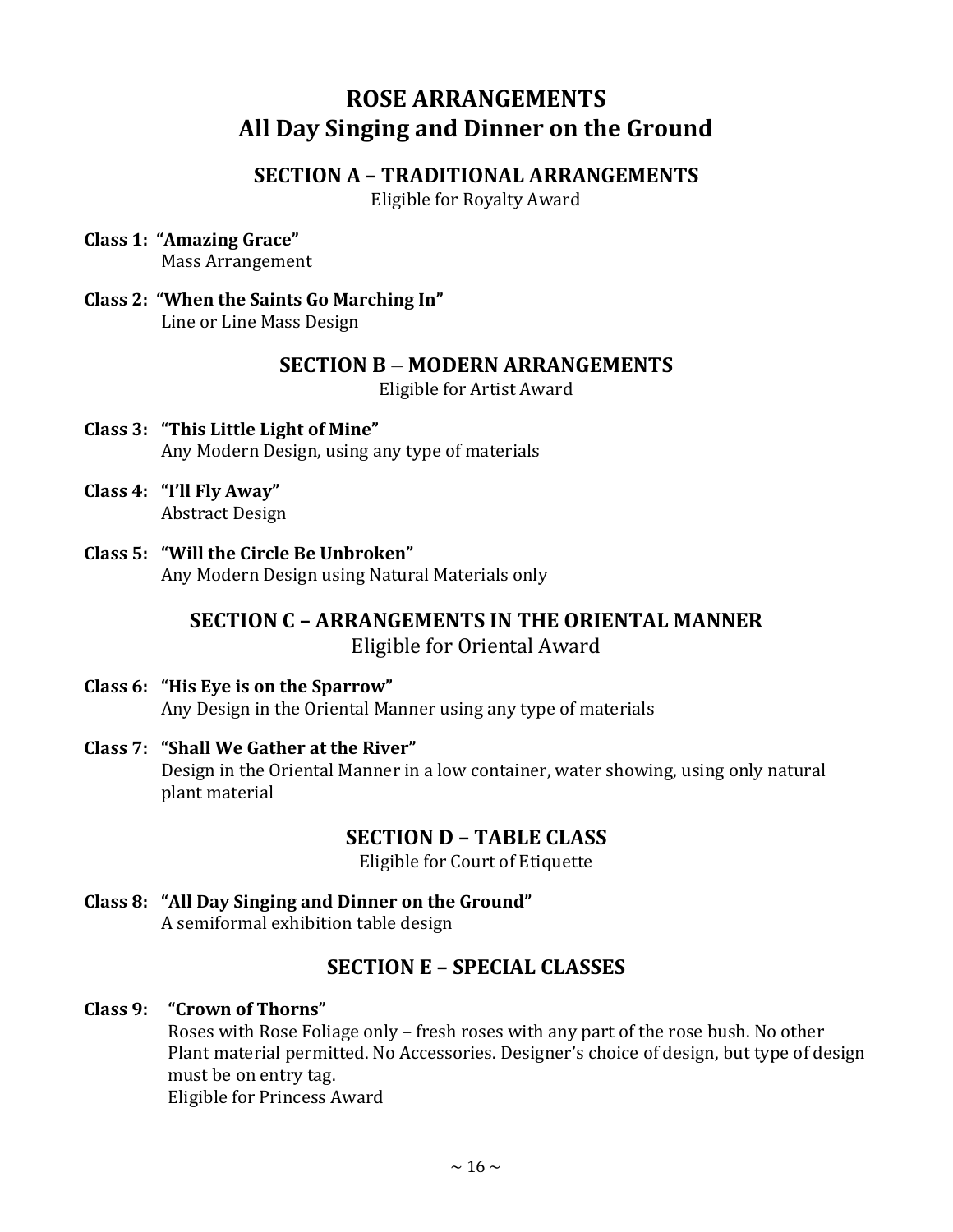#### **Class 10: "Rock of Ages"**

Design must be larger than 10 inches in height, width or depth but must not be greater than 20 inches in height, width or depth. No accessories. Designer's choice of design, but type of design must be on entry tag. Any class of rose may be used. Eligible for Duke of Arrangements Award

#### **Class 11: "Whispering Hope"**

Novice Class. This class is for exhibitors who have never won a blue ribbon in an Arrangement Section of an ARS rose show. Design may be Standard or Miniature. Designers Choice of design, but type of design must be on entry tag. Best Novice Award

#### **Class 12: "He's Got the Whole World in His Hands"**

Judge's Class. Designer's choice of design, but type of design must be on entry tag. Best Judge's Award

#### **ARRANGEMENTS USING MINIATURE ROSES**

Arrangements using Miniature and Miniflora Roses not to exceed 10 inches over all.

#### **SECTION D – TRADITIONAL MINIATURE ROSE ARRANGEMENTS**

Eligible for Mini Royalty Award

- **Class 13: "Hallelujah Chorus"** Mass Design
- **Class 14: "Softly and Tenderly"** Line or Line Mass Design

#### **SECTION E – MINI MODERN ARRANGEMENTS**

Eligible for Mini Artist Award

**Class 15: "The Great Speckled Bird"**

Any Modern Design using roses and only natural materials

- **Class 16: "I Saw the Light"** Any Modern Design using roses and only man-made materials
- **Class 17: "Zacchaeus Was a Wee Little Man"**

Free Form Design not exceeding 5 inches in height, width or depth

### **SECTION F– MINIATURE ARRANGEMENTS IN THE ORIENTAL MANNER**

Eligible for Mini Oriental Award

- **Class 18: "I Come to the Garden Alone"** Any Design in the Oriental Manner.
- **Class 19: "Down to the River to Pray"** Any Design in the Oriental Manner using a low container with water showing.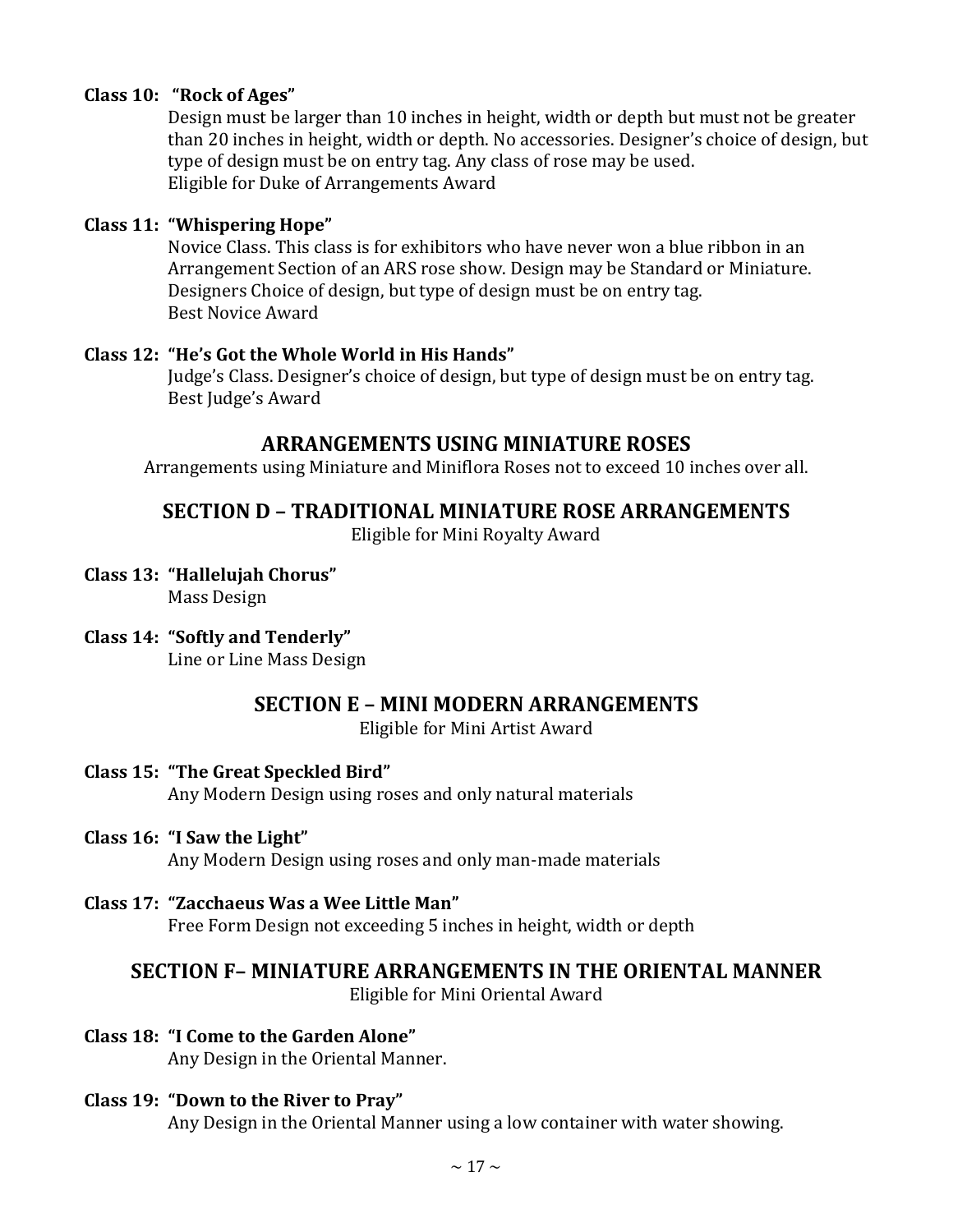# **ARS ARRANGEMENTS SCORE CARD**

#### Single score-card recommended for Arrangements Guidelines

#### **CONFORMANCE – 5 points**

- a. **Roses** correctly named
- b. Conformance to type of design
- c. Other specific requirements of schedule

#### **DESIGN (all principles) – 30 points**

Each of the 6 major principle of design is assigned 5 points. Points may be deducted for degree of impairment.

#### **Balance – 5 points**

Visual stability. Actual or visual weight on either side of an imaginary central axis.

#### **Dominance – 5 points**

Use of more of one element than of another such as color, form, or texture.

#### **Contrast - 5 points**

Differences in form, shape, and/or color to develop interest

#### **Rhythm – 5 points**

Rhythm, achieved by repletion, radiation, and or variation; may be smooth, dynamic, graceful, and or gentle. Rhythm is the dominant visual path through the design.

#### **Proportion – 5 points**

Proportion refers to relative amounts of a component (i.e. color) in relation to the other components of the design, and to the whole design. Proportion also refers to the whole, the placement and to the space it occupies.

#### **Scale – 5 points**

Scale is the size relationship of one component to another, and to the whole. Too great a variation in sizes means poor scale.

#### **PERFECTION OF THE ROSE(S) – 30 Points**

Roses should be in peak condition, of good substance, and with fresh foliage. Other plant materials in good condition. Plant materials and container should harmonize in color.

#### **CREATIVITY AND EXPRESSIVENESS – 15 Points**

Imaginative and creative handling and use of materials.

#### **DISTINCTION – 10 Points**

Marked superiority in all aspects of the design; sets the design apart. Includes technical construction

#### **TOTAL – 100 Points**